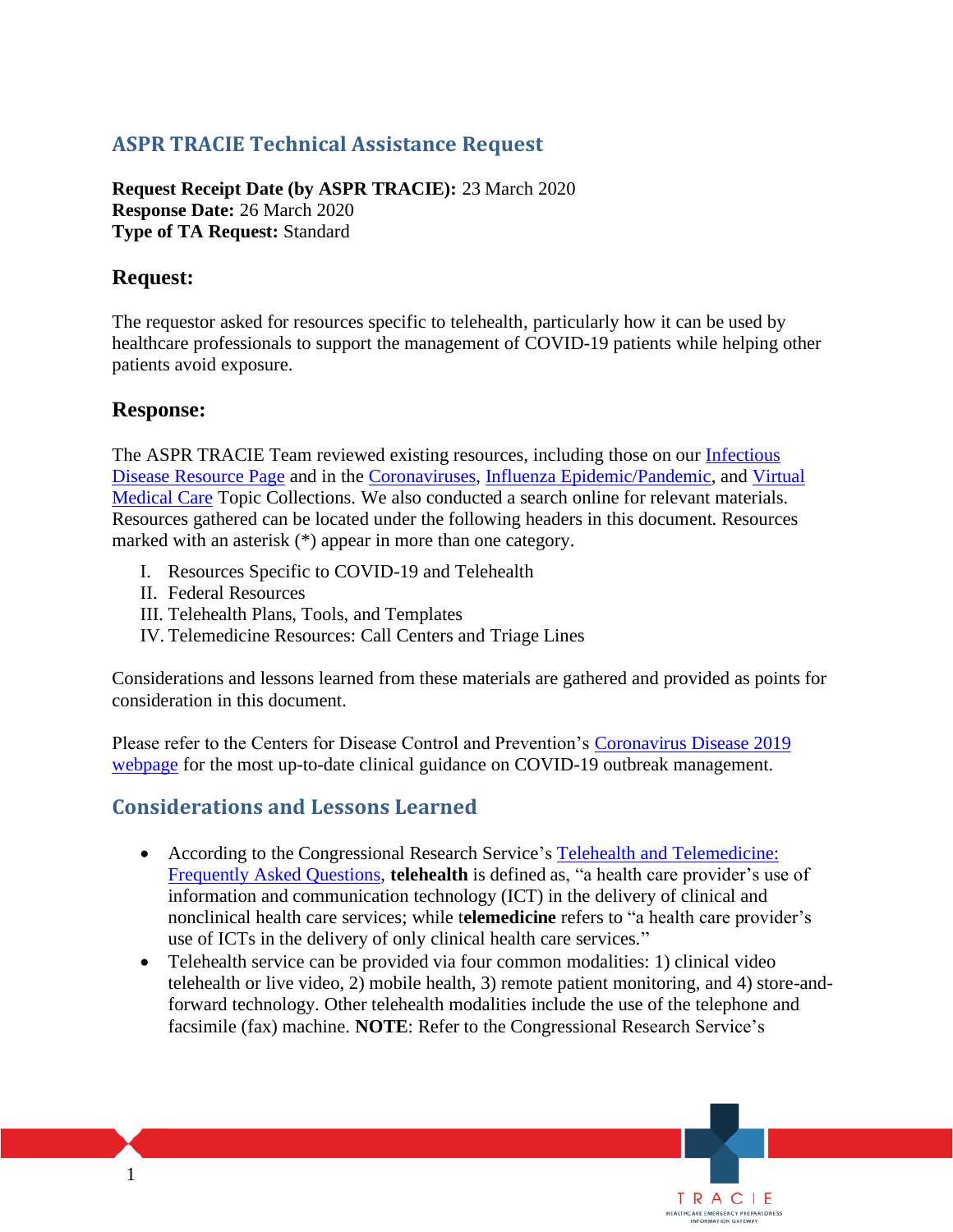[Telehealth and Telemedicine: Frequently Asked Questions](https://crsreports.congress.gov/product/pdf/R/R46239) document for more information.

- Healthcare providers who are in quarantine have used their organization's established telehealth programs to continue to treat patients virtually, ensuring the safety of both parties, while continuing to utilize the healthcare workforce that would be in shortage.
	- o At institutions with emergency department (ED) tele-intake or direct-to-consumer care, physicians who are quarantined can cover those services in order to free up other physicians to perform in-person care. Office-based practices can also employ quarantined physicians to care for patients remotely.
- During the 2009 H1N1 influenza pandemic, toll-free call centers or "nurse triage lines" were established by many state and local health departments. Trained nurses staffed the phone lines and followed standard clinical protocols to: triage callers, provide advice on whether to seek in-person care, and support home management of illness.
- Telehealth can:
	- o Improve access to prescriptions for antiviral medications.
	- o Direct ill persons to appropriate in-person care, if needed.
	- o Reduce unnecessary ED, clinic, and provider visits (minimize surge).
	- o Provide information to patients (home care, antivirals, infection control at home, when/where to seek care, outbreak information).
	- o Reduce transmission of infection in healthcare facility waiting room areas.
	- o Can be conducted from home to implement social distancing practices during a pandemic.
- Legal questions for each state to consider when implementing telehealth include, but are not limited to, the following:
	- o Can a Registered Nurse (RN), Physician's Assistant (PA), or other healthcare provider conduct triage virtually?
	- o Can RNs and PAs provide prescriptions for medications (specifically antivirals) over the phone?
	- o Can an emergency declaration temporarily expand RN/PA scope of practice?
	- o Can RNs, PAs, and other healthcare professionals from other states work in the base state without being licensed in the base state?
- Stakeholders to consider partnering with on telehealth include, but are not limited to, the following: emergency response organizations, public health agencies, poison control centers, health insurers, physician and nursing professional societies, and a private-sector technology vendor.
- Health systems have developed automated logic flows (bots) that refer moderate-to-highrisk patients to nurse triage lines but also allow patients to schedule video visits with established or on-demand providers, to avoid travel to in-person care sites.
- Healthcare office practices should not routinely refer patients to EDs, urgent care centers, or other healthcare settings, which could risk exposure of other patients and healthcare providers.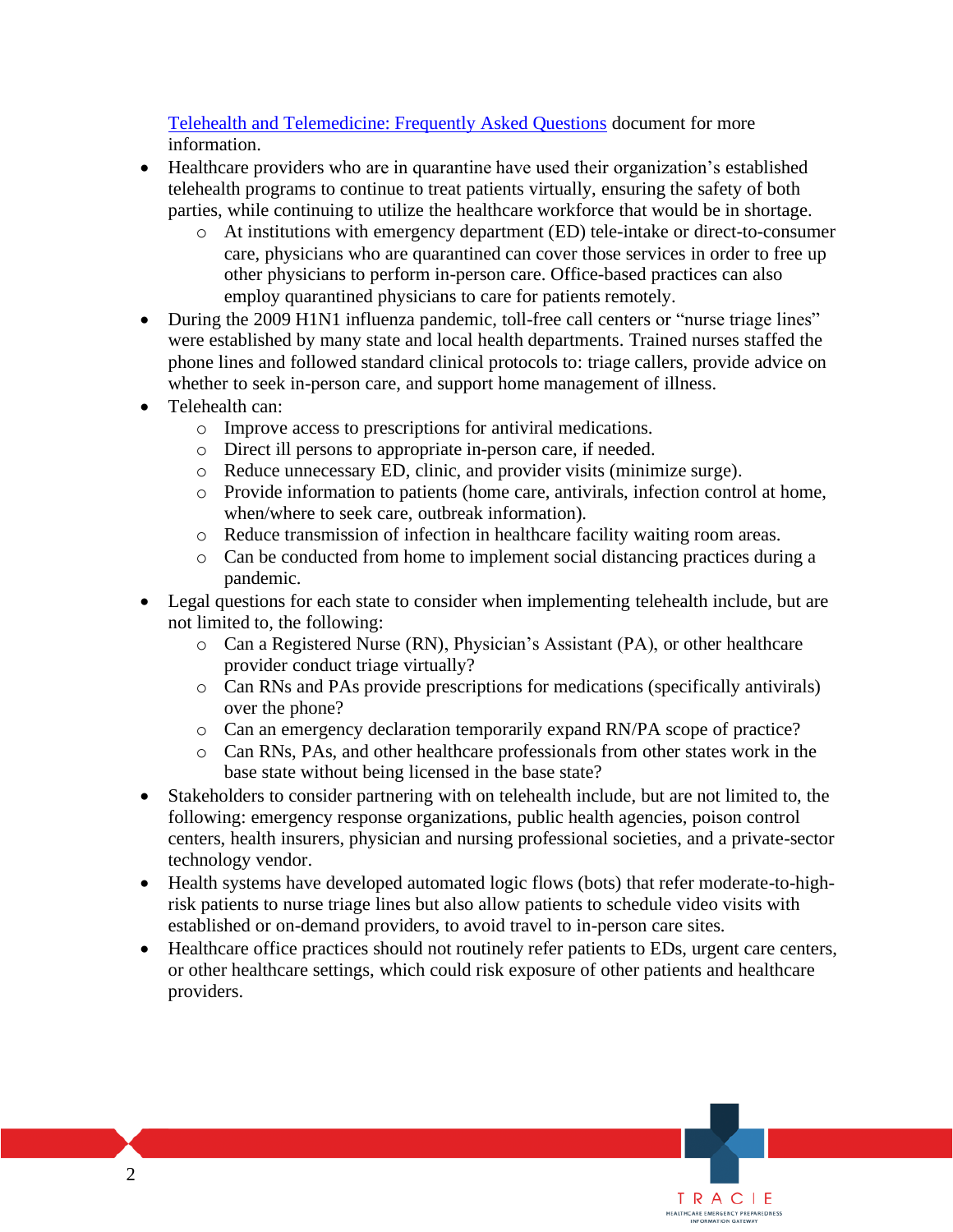- Patients coming into an ambulatory care setting that may be positive for COVID-19 can be isolated in an exam room, and a telehealth visit can be conducted without exposing staff by using commercial systems.
- Electronic intensive care unit (e-ICU) monitoring programs allow nurses and physicians to remotely monitor the status of patients (60 to 100 patients in ICUs in multiple hospitals across the U.S.).

# **I. Resources Specific to COVID-19 and Telehealth**

Colorado Hospital Association. (2020). COVID-19 – [Telehealth Information and Resources.](https://cha.com/wp-content/uploads/2020/03/COVID-19-Telehealth-Information-and-Resources.pdf)

This document provides links to telehealth guidance resources from various federal agencies, private insurance companies, and other sources.

Congressional Research Service. (2020). [Telehealth and Telemedicine: Frequently Asked](https://crsreports.congress.gov/product/pdf/R/R46239)  [Questions.](https://crsreports.congress.gov/product/pdf/R/R46239)

This report provides responses to frequently asked questions about telehealth and telemedicine. It also provides the legislative background pertaining to the question, as applicable.

Jefferson University Hospitals. (2020). What Happens When the Doctors get Sick with [Coronavirus?](https://hospitals.jefferson.edu/news/2020/03/when-doctors-get-sick-with-coronavirus.html)

This article addresses how telehealth was used in a hospital in Philadelphia, PA as a means to continue to treat patients while over 100 healthcare workers were quarantined to prevent the spread of COVID-19.

National Consortium of Telehealth Resource Centers. (2020). [COVID-19 Telehealth Toolkit.](https://www.telehealthresourcecenter.org/wp-content/uploads/2020/03/Telehealth-and-COVID-19-FINAL.pdf)

This document provides an overview of telehealth and how it can be used by healthcare professional during response to COVID-19. It also includes information on policies related to telehealth.

Public Health Institute. (2020). [Protecting Public Health During the COVID-19 Pandemic: PHI](https://www.phi.org/news-events/1742/protecting-public-health-during-the-covid-19-pandemic-phi-response-resources)  [Response & Resources.](https://www.phi.org/news-events/1742/protecting-public-health-during-the-covid-19-pandemic-phi-response-resources)

This web page provides information on COVID-19 including the following blogs: [Telehealth Coverage Policies in Time of COVID-19 to Date](https://www.cchpca.org/sites/default/files/2020-03/CORONAVIRUS%20TELEHEALTH%20POLICY%20FACT%20SHEET%20MAR%2017%202020%203%20PM.pdf) an[d Telehealth Coverage,](https://www.phi.org/news-events/1737/telehealth-coverage-technologies-vital-in-the-fight-against-cov-19)  [Technologies, Vital in the Fight Against COVID-19.](https://www.phi.org/news-events/1737/telehealth-coverage-technologies-vital-in-the-fight-against-cov-19)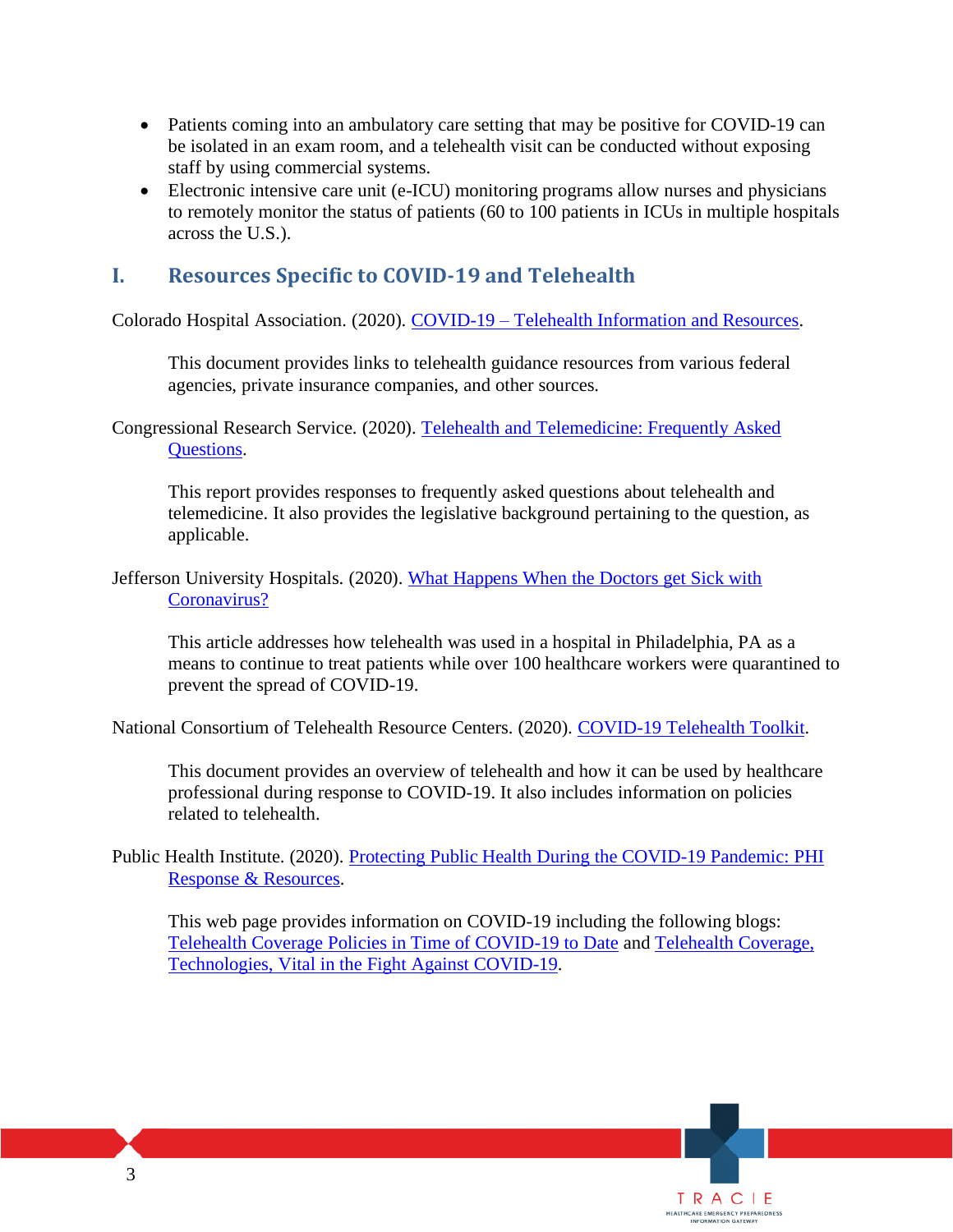Woolwine, H. (2020). [Patients Who Use MUSC Health Virtual Urgent Care Offered Access to](https://web.musc.edu/about/news-center/2020/03/12/covid-19-drive-thru)  [Drive-Through Respiratory Specimen Collection Site.](https://web.musc.edu/about/news-center/2020/03/12/covid-19-drive-thru) Medical University of South Carolina.

This article describes the use of a virtual telehealth platform to screen state residents for COVID-19. Those who meet certain criteria are referred to a drive-through specimen collection site, which is only open to those issued a testing order through the telehealth platform.

### **II. Federal Resources**

### **NOTE: The following resources are provided from Federal government agencies and may be updated as appropriate.**

Centers for Medicare & Medicaid Services. (2020). [ESRD Provider Telehealth and Telemedicine](https://www.cms.gov/files/document/esrd-provider-telehealth-telemedicine-toolkit.pdf)  [Tool Kit.](https://www.cms.gov/files/document/esrd-provider-telehealth-telemedicine-toolkit.pdf)

This resource, for End Stage Renal Disease providers, includes information on the policy changes specific to Medicare telehealth services for COVID-19 response.

Centers for Medicare & Medicaid Services. (2020). [General Provider Telehealth and](https://www.cms.gov/files/document/general-telemedicine-toolkit.pdf)  [Telemedicine Tool Kit.](https://www.cms.gov/files/document/general-telemedicine-toolkit.pdf)

This resource, for general healthcare providers, includes information on the policy changes specific to Medicare telehealth services for COVID-19 response.

Centers for Medicare & Medicaid Services. (2018). [List of Telehealth Services.](https://www.cms.gov/Medicare/Medicare-General-Information/Telehealth/Telehealth-Codes.html)

This resource discusses the list of services payable under the Medicare Physician Fee Schedule when furnished via telehealth for coverage years 2018 and 2019.

Centers for Medicare & Medicaid Services. (2020). [Telehealth Frequently Asked Questions.](https://edit.cms.gov/files/document/medicare-telehealth-frequently-asked-questions-faqs-31720.pdf)

This document, dated March 17, 2020, was developed by the Centers for Medicare & Medicaid Services and provides responses to frequently asked questions related to telehealth.

#### U.S. Department of Health and Human Services. (2009). [Pandemic and All-Hazards](http://www.phe.gov/Preparedness/legal/pahpa/Documents/telehealthrtc-091207.pdf)  [Preparedness Act \(Public Law 109-417\) Telehealth Report to Congress.](http://www.phe.gov/Preparedness/legal/pahpa/Documents/telehealthrtc-091207.pdf)

This report to Congress discusses telehealth and its potential uses during public health emergencies and disaster medical responses. Payment and reimbursement considerations, as well as pertinent legal issues, are included.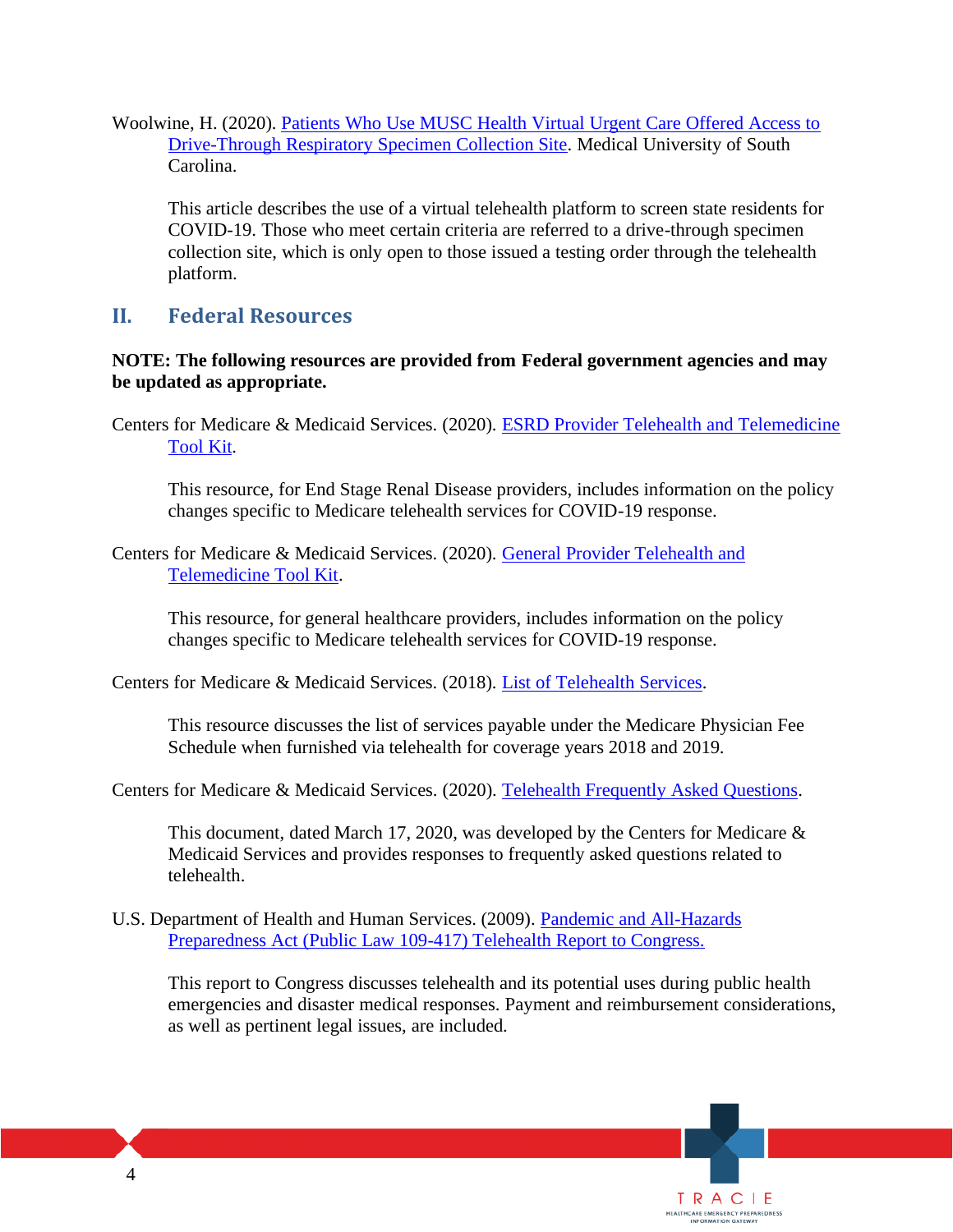U.S. Department of Health and Human Services, Office of Inspector General. (2020). [FAQs—](https://oig.hhs.gov/fraud/docs/alertsandbulletins/2020/telehealth-waiver-faq-2020.pdf) [OIG Policy Statement Regarding Physicians and Other Practitioners That Reduce or](https://oig.hhs.gov/fraud/docs/alertsandbulletins/2020/telehealth-waiver-faq-2020.pdf)  Waive Amounts Owed by Federal Health Care Program Beneficiaries for Telehealth [Services During the 2019 Novel Coronavirus \(COVID-19\) Outbreak.](https://oig.hhs.gov/fraud/docs/alertsandbulletins/2020/telehealth-waiver-faq-2020.pdf)

This document provides responses to frequently asked questions pertaining to the reduction or waiving of costs owned by beneficiaries for telehealth services conducted during the COVID-19 outbreak.

## **III. Telehealth Plans, Tools, and Templates**

\* Association of State and Territorial Health Officials and National Association of County and City Health Officials. (2012). [Preliminary Report on the Role of Flu Information and](http://astho.org/Programs/Preparedness/Nurse-Triage-Line-Project/Preliminary-Report-on-the-Role-of-Flu-Information-and-Triage-Lines/)  [Triage Lines in Reducing Surge in Healthcare Facilities and Increasing Access to](http://astho.org/Programs/Preparedness/Nurse-Triage-Line-Project/Preliminary-Report-on-the-Role-of-Flu-Information-and-Triage-Lines/)  [Antiviral Medication During the 2009 H1N1 Pandemic.](http://astho.org/Programs/Preparedness/Nurse-Triage-Line-Project/Preliminary-Report-on-the-Role-of-Flu-Information-and-Triage-Lines/)

This report summarizes the experience of jurisdictions across the country using hotlines and call centers to support the response to the 2009 H1N1 influenza pandemic. Algorithms for antiviral distribution; legal opinions on the use of hotlines; risk communication documents; and standing orders are included in the appendices.

Association of State and Territorial Health Officers. (2017). [Telehealth Resource Guide.](http://www.astho.org/Health-Systems-Transformation/Medicaid-and-Public-Health-Partnerships/2017-Telehealth-Resource-Guide/)

This guide includes background information on telehealth and its different modalities, telehealth legislation and regulation at the federal and state level, and considerations for developing a telehealth pilot. Case studies on how ten states are using telehealth to improve health outcomes in their jurisdictions are included.

Centers for Disease Control and Prevention. (n.d.). [Medical Office Telephone Evaluation of](https://www.cdc.gov/flu/pdf/professionals/antivirals/antivirals-protocol-flowchart-updated.pdf)  [Patients with Possible Influenza.](https://www.cdc.gov/flu/pdf/professionals/antivirals/antivirals-protocol-flowchart-updated.pdf) (Accessed 3/24/2020.) U.S. Department of Health and Human Services.

This flowchart can aid medical staff in triaging calls. The tool may identify high-risk patients for consideration of initiation of antiviral treatment prior to an office visit.

Evisit. (2016). [Telemedicine Guide.](http://evisit.com/what-is-telemedicine/)

This vendor's guide provides overviews of 19 categories under telemedicine (e.g., pros and cons, telemedicine and clinical guidelines, telemedicine and Medicaid, and HIPAA and telemedicine).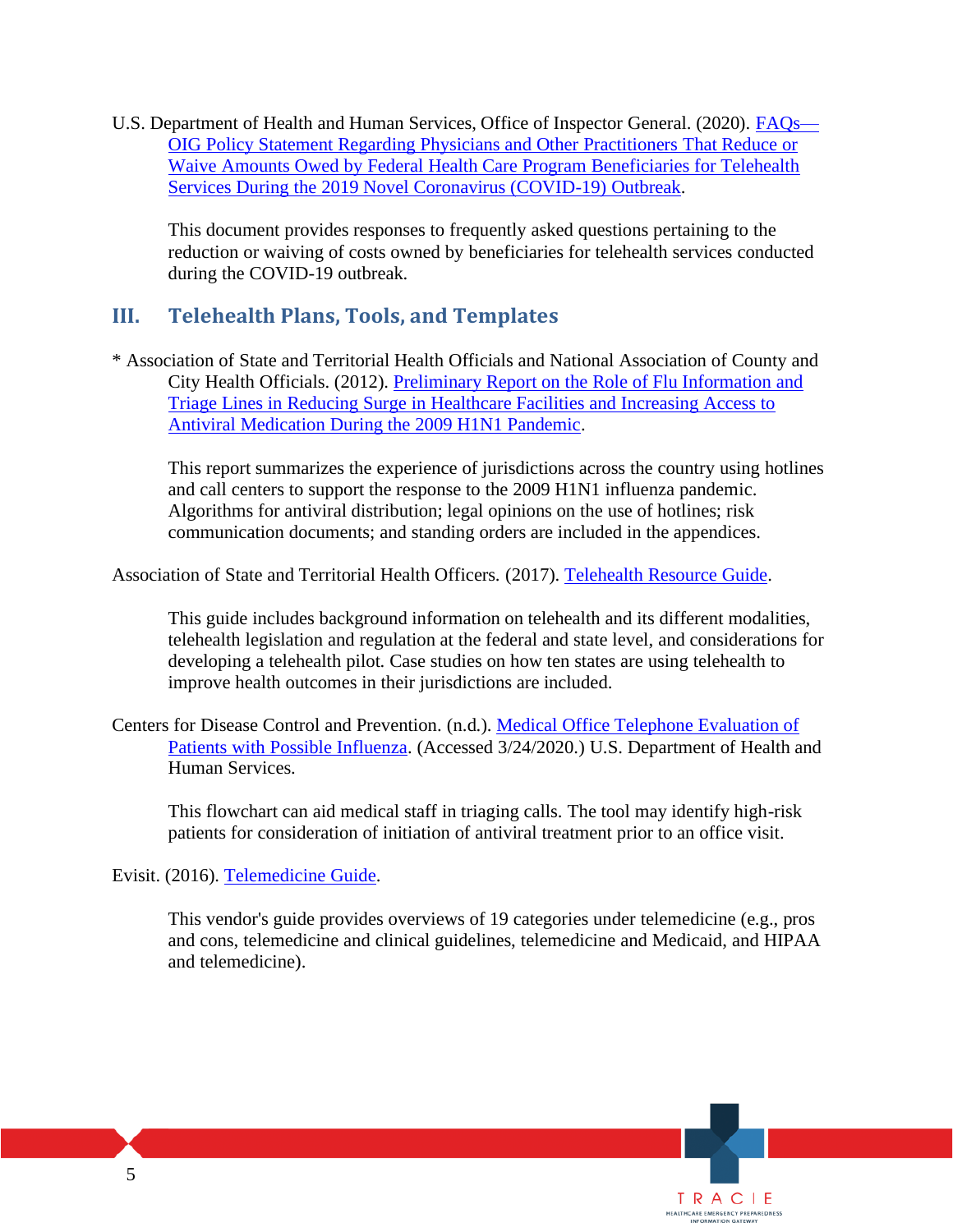Healthcare Ready. (2019). [Telehealth's Applications for Preparedness and Response.](https://healthcareready.org/wp-content/uploads/2019/12/HCR_Telehealth_Brief_SCREEN_2.pdf)

This 22-page issue brief highlights how telehealth is being used in disaster preparedness and response and summarizes the challenges and potential solutions associated with this mechanism of healthcare delivery.

National Consortium of Telehealth Resource Centers. (2020). [Building a Telehealth Program?](https://www.telehealthresourcecenter.org/resources/)

This web page provides links to sample telehealth resources from various states across the U.S. to include toolkits, templates, and checklists.

\* Oak Ridge Institute for Science and Education. (2009). [Coordinating Call Centers for](https://www.cdc.gov/cpr/readiness/healthcare/documents/FinalCallCenterWorkbookForWeb.pdf)  [Responding to Pandemic Influenza and Other Public Health Emergencies: A Workbook](https://www.cdc.gov/cpr/readiness/healthcare/documents/FinalCallCenterWorkbookForWeb.pdf)  [for State and Local Planners.](https://www.cdc.gov/cpr/readiness/healthcare/documents/FinalCallCenterWorkbookForWeb.pdf) Centers for Disease Control and Prevention.

This workbook guides planners through the process of determining the need for a call center, as well as how to operationalize a call center for use during public health emergencies.

Substance Abuse and Mental Health Services Administration. (2015). [TIP 60: Using](https://store.samhsa.gov/product/TIP-60-Using-Technology-Based-Therapeutic-Tools-in-Behavioral-Health-Services/SMA15-4924)  [Technology-Based Therapeutic Tools in Behavioral Health Services.](https://store.samhsa.gov/product/TIP-60-Using-Technology-Based-Therapeutic-Tools-in-Behavioral-Health-Services/SMA15-4924) U.S. Department of Health and Human Services.

This manual can help healthcare providers use technology-based care in the delivery of behavioral health treatment services.

Substance Abuse and Mental Health Services Administration and Health Resources & Services Administration. (2017). [PowerPoint: SAMHSA-HRSA Center for Integrated Health](https://tbhcoe.matrc.org/wp-content/uploads/2018/07/SAMHSA-HRSA-CIHS-Telebehavioral-Health-in-Primary-Care-Webinar-170600-2017.pdf?189db0&189db0)  [Solutions: Telebehavioral Health in Primary Care.](https://tbhcoe.matrc.org/wp-content/uploads/2018/07/SAMHSA-HRSA-CIHS-Telebehavioral-Health-in-Primary-Care-Webinar-170600-2017.pdf?189db0&189db0) U.S. Department of Health and Human Services.

This PowerPoint presentation provides a general overview of telebehavioral health and how it is used in primary care.

Telligen and gpTRAC. (2014). [Telehealth Start-Up and Resource Guide: Version 1.1.](https://www.healthit.gov/sites/default/files/playbook/pdf/telehealth-startup-and-resource-guide.pdf)

This collaborative resource was created "to provide an overview and framework for implementing telehealth in critical access hospitals and rural areas." It includes a listing of research related to telehealth and outcomes, and lessons learned and best practices from organizations that successfully implemented telehealth programs and contributed to this document.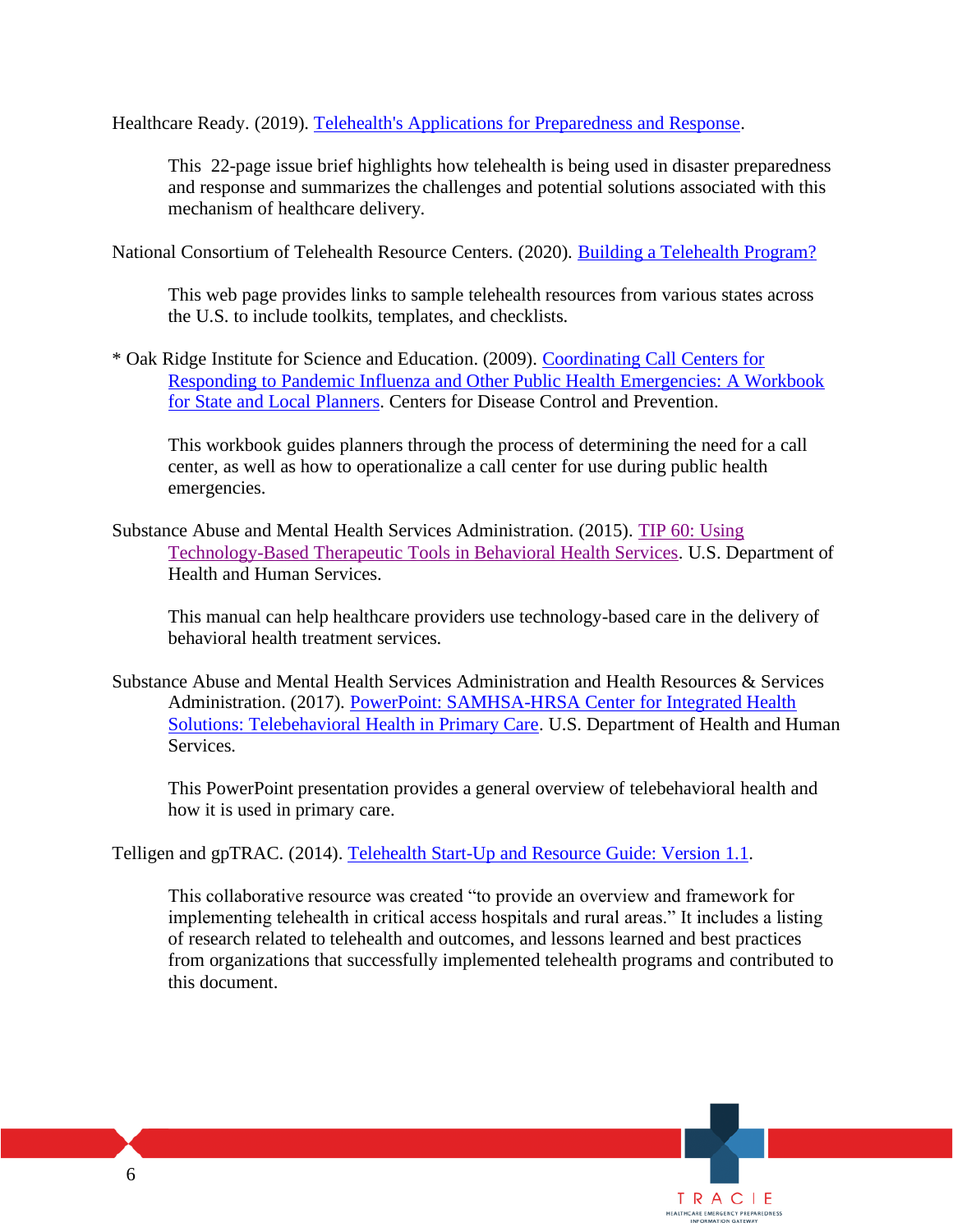# **IV. Telemedicine Resources: Call Centers and Triage Lines**

\* Association of State and Territorial Health Officials and National Association of County and City Health Officials. (2012). [Preliminary Report on the Role of Flu Information and](http://astho.org/Programs/Preparedness/Nurse-Triage-Line-Project/Preliminary-Report-on-the-Role-of-Flu-Information-and-Triage-Lines/)  [Triage Lines in Reducing Surge in Healthcare Facilities and Increasing Access to](http://astho.org/Programs/Preparedness/Nurse-Triage-Line-Project/Preliminary-Report-on-the-Role-of-Flu-Information-and-Triage-Lines/)  [Antiviral Medication During the 2009 H1N1 Pandemic.](http://astho.org/Programs/Preparedness/Nurse-Triage-Line-Project/Preliminary-Report-on-the-Role-of-Flu-Information-and-Triage-Lines/)

This report summarizes the experience of jurisdictions across the country using hotlines and call centers to support the response to the 2009 H1N1 influenza pandemic. Algorithms for antiviral distribution; legal opinions on the use of hotlines; risk communication documents; and standing orders are included in the appendices.

Bogdan, G., Scherger, D., Seroka, A., et al. (2007). [Adapting Community Call Centers for Crisis](http://archive.ahrq.gov/prep/callcenters/callcenters.pdf)  [Support: A Model for Home-Based Care and Monitoring.](http://archive.ahrq.gov/prep/callcenters/callcenters.pdf) U.S. Department of Health and Human Services.

The authors explain the development, testing, and implementation of a model to enable community health call centers (e.g., poison control centers, nurse advice lines) to support home-management and shelter-in-place approaches in certain mass casualty or health emergency events. The report includes a matrix with possible call center capabilities aligned with National Planning Scenarios and other guidance that can be tailored by call centers.

Center for Infectious Disease Research and Policy (CIDRAP) at the University of Minnesota. (2016). [Using Hotlines in Disaster Preparedness and Response.](http://www.cidrap.umn.edu/phpractices/2013/08/using-hotlines-disaster-preparedness-and-response)

This webpage summarizes examples of the way that hotlines have and are being used to support disaster preparedness and response.

Koonin, L., and Hanfling, D. (2013). [Broadening Access to Medical Care During a Severe](https://www.liebertpub.com/doi/full/10.1089/bsp.2013.0012?url_ver=Z39.88-2003&rfr_id=ori%3Arid%3Acrossref.org&rfr_dat=cr_pub%3Dpubmed&)  [Influenza Pandemic: The CDC Nurse Triage Line Project.](https://www.liebertpub.com/doi/full/10.1089/bsp.2013.0012?url_ver=Z39.88-2003&rfr_id=ori%3Arid%3Acrossref.org&rfr_dat=cr_pub%3Dpubmed&) Biosecurity and Bioterrorism: Biodefense Strategy, Practice, and Science. 11(1): 75-80.

The authors describe the Centers for Disease Control and Prevention's Nurse Triage Line Project and its goals of using a coordinated network of nurse triage telephone lines during a pandemic to assess the health status of callers, help callers determine the most appropriate site for care, disseminate information, provide clinical advice, and provide access to antiviral medications for ill people, if appropriate.

National Association of County and City Health Officials. (2014). [Nurse Triage Line Project –](http://nacchopreparedness.org/nurse-triage-line-project-webinar-discussion-with-public-health-law-workgroups/) [Webinar Discussion with Public Health Law Workgroups.](http://nacchopreparedness.org/nurse-triage-line-project-webinar-discussion-with-public-health-law-workgroups/)

This is a summary of a webinar focused on the Nurse Triage Line Project (including lessons learned from H1N1) and included representation from the public health law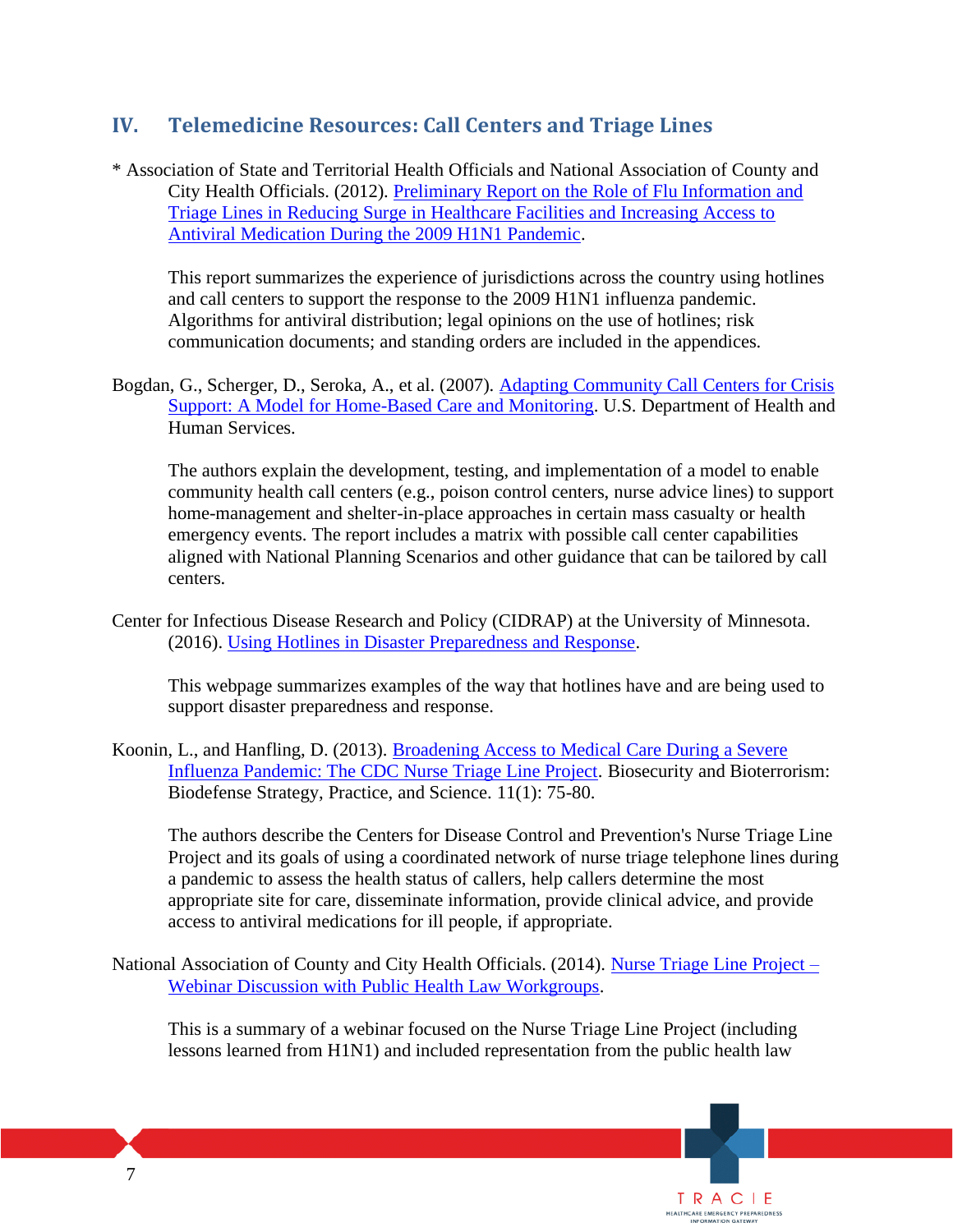workgroups of the National Association of County and City Health Officials (NACCHO), the Association of State and Territorial Health Officials (ASTHO), and the Council of State and Territorial Epidemiologists (CSTE). Participants discussed how a coordinated network of telephone triage lines may be useful during a severe pandemic or other public health emergency; legal issues and concerns that may be associated with using such a network; and possible solutions for resolving issues and concerns.

National Council of State Boards of Nursing. (2012). [Nurse Triage Lines: Improving Access,](https://www.ncsbn.org/NurseTriage_Lines_Presentation.pdf)  [Informing the Public.](https://www.ncsbn.org/NurseTriage_Lines_Presentation.pdf)

This presentation discusses how Nurse Triage Lines (NTLs) may be used during disasters and includes an assessment of laws and regulations that impact the ability to set up NTLs in each state. Minnesota's experience during H1N1, and the CDC's Nurse Triage Line Project, are also discussed.

\* Oak Ridge Institute for Science and Education. (2009). [Coordinating Call Centers for](https://www.cdc.gov/cpr/readiness/healthcare/documents/FinalCallCenterWorkbookForWeb.pdf)  [Responding to Pandemic Influenza and Other Public Health Emergencies: A Workbook](https://www.cdc.gov/cpr/readiness/healthcare/documents/FinalCallCenterWorkbookForWeb.pdf)  [for State and Local Planners.](https://www.cdc.gov/cpr/readiness/healthcare/documents/FinalCallCenterWorkbookForWeb.pdf) Centers for Disease Control and Prevention.

This workbook guides planners through the process of determining the need for a call center, as well as how to operationalize a call center for use during public health emergencies.

Spaulding, A., Radi, D., Macleod, H., et al. (2012). [Design and Implementation of a Statewide](http://www.ncbi.nlm.nih.gov/pmc/articles/PMC3407854/)  [Influenza Nurse Triage Line in Response to Pandemic H1N1 Influenza.](http://www.ncbi.nlm.nih.gov/pmc/articles/PMC3407854/) Public Health Reports. 127(5): 532–540.

The authors present the rationale behind the Minnesota Flu Line and describe its implementation during the 2009 H1N1 influenza pandemic.

The University of New Mexico School of Medicine. (2016). [Project ECHO.](http://echo.unm.edu/)

The Extension for Community Health Outcomes (known as Project ECHO) was created to help healthcare providers in rural and underserved areas with information they need to treat conditions such as Hepatitis C, chronic pain, and behavioral health disorders. In the event of a disaster, one or more of ECHO's "hubs" could assist with virtual healthcare delivery.

Yeager, V. (2009). Emergency Response, Public Health and Poison Control: Logical Linkages [for Successful Risk Communication and Improved Disaster and Mass Incident Response.](https://www.hsaj.org/articles/96) Homeland Security Affairs. 5:Article 2.

The author proposes bringing together the expertise of emergency response organizations, public health agencies, and poison control centers to institute call centers